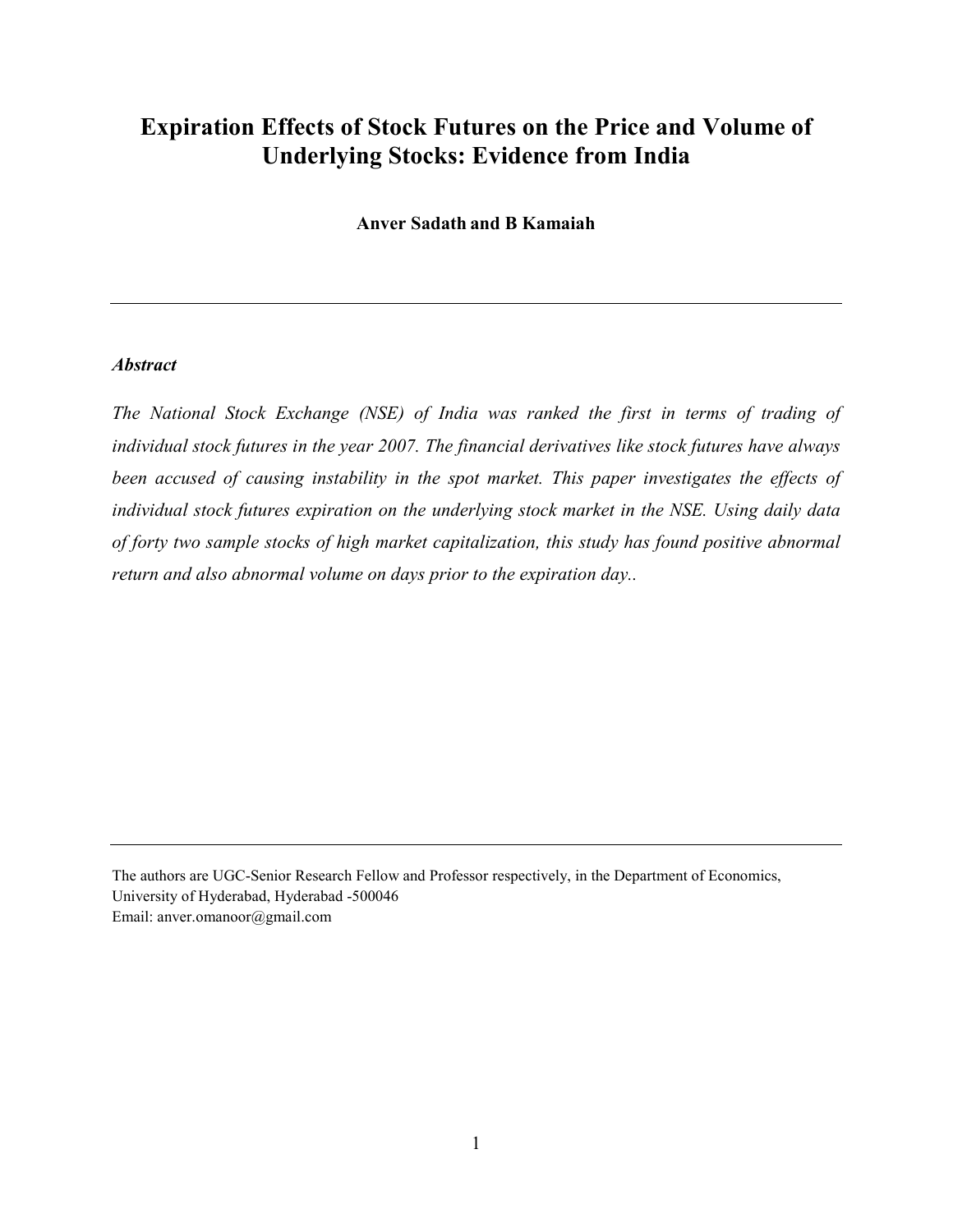## Expiration Effects of Stock Futures on the Price and Volume of Underlying Stocks: Evidence from India

### I. Introduction

Introduction of financial derivatives like stock futures is considered to be one of the most important financial innovations that have taken place in the sphere of financial market in the last few decades. The primary objective of such a structural change in the financial market is to contain the risk involved in the financial investment strategies. The National Stock Exchange (NSE) of India has introduced a variety of financial derivatives to keep pace with rest of the world in maintaining efficiency and quality of the financial market. The stock futures was introduced for trading in the NSE on November 9, 2001 on a limited number of common shares. However, over the course of time, the spectrum of stock futures traded in the NSE has widened and NSE was ranked the first in the world in the year 2007 in terms of trading activity in the stock futures market. As of now, 266 stocks are allowed to be traded in the futures segment of the NSE. However, the increased acceptance of stock futures as an effective investment instrument raises many questions regarding the possible impact of stock futures trading on markets for other securities, especially on the market for underlying stocks. Therefore, this paper attempts to investigate the effects of stock futures expiration on the price and volume of the underlying stocks.

The expiration day effect may be defined as the effect on securities prices and volume as traders adjust their positions shortly before expiration of options and futures contracts. The expiration day effect may arise from several sources (Stoll and Whaley, 1997). One is from the arbitrageurs who unwind arbitrage positions in the stock market due to the deviation of the futures price from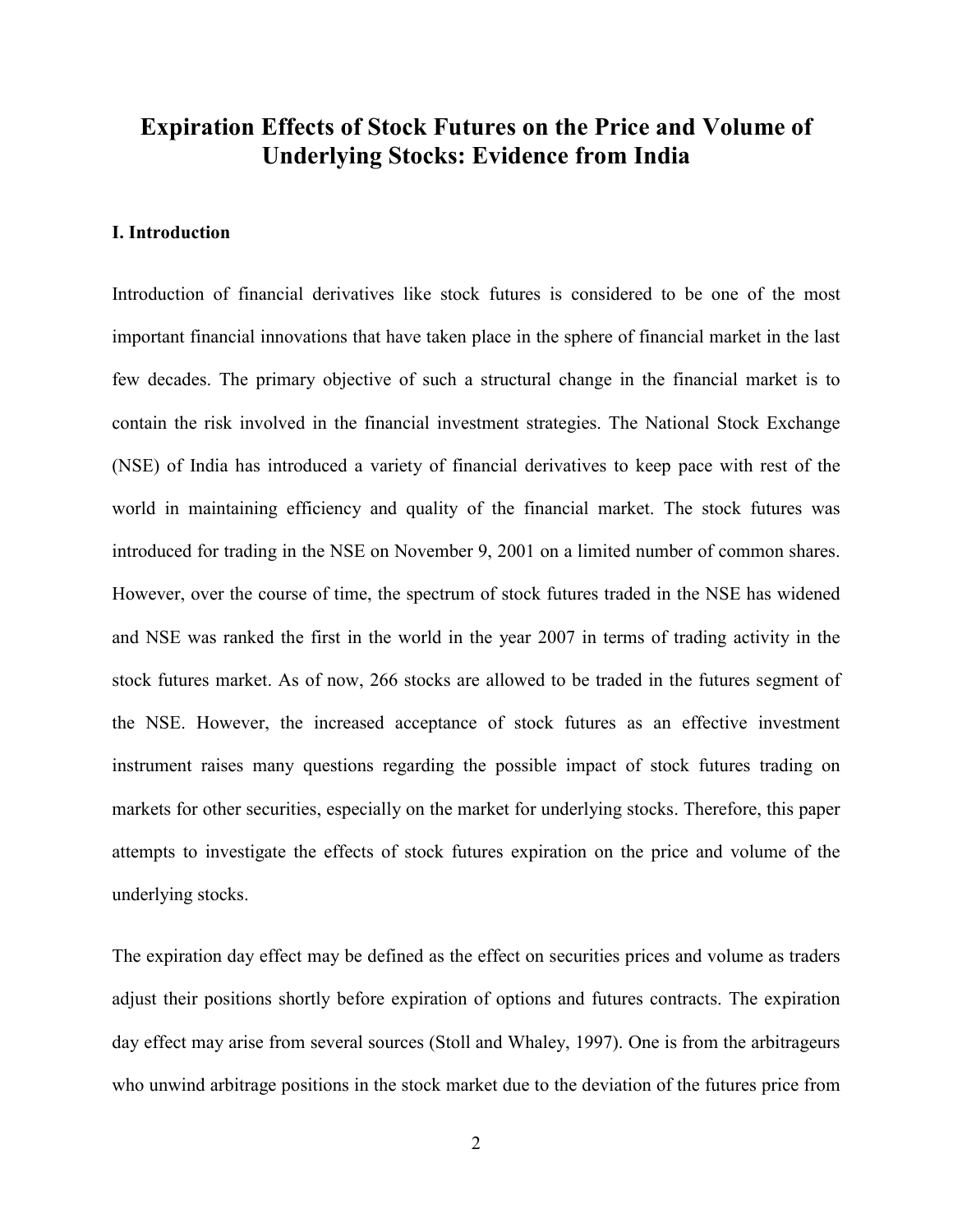its fair value stipulated by the cost-of-carry relationship. If many arbitrageurs liquidate at the same time and in the same direction, price effects are possible. However, this strategy termed as cash-and-carry arbitrage make sense only when the cost involved is less than the arbitrage profit. The market price manipulation is another source of expiration day effect. The investors with positions in the futures market may have concerns with respect to the settlement price and will try to manipulate the underlying market price in a favorable direction.

The stock market procedure also leads to the expiration day effects. The severity of price effects on expiration day depends in part on the stock market procedures for accommodating order imbalances that may arise when arbitrage positions are unwound. If the underlying market for the index stocks is deep and if suppliers of liquidity are quick to respond to selling or buying pressure, the price effects of large arbitrage unwinding will be small. If unjustified price effects were known to occur, knowledgeable investors would stand ready to buy under priced stocks and sell overpriced stocks-actions that would normally limit price effects to fall within the bounds of transaction costs. If market mechanisms are not well designed to offset sudden imbalances, however, the price effects may be substantial. In the case of index futures contracts that settle at the close, arbitrage positions must be unwound at closing prices.

The rest of the paper is organized as follows. Section II presents a brief description of the stock futures market in the NSE. Section III the outlines relevant previous research related to the issue considered here. Data and methodology used are explained in section IV. The empirical results and conclusion of the study are given in sections V and VI respectively.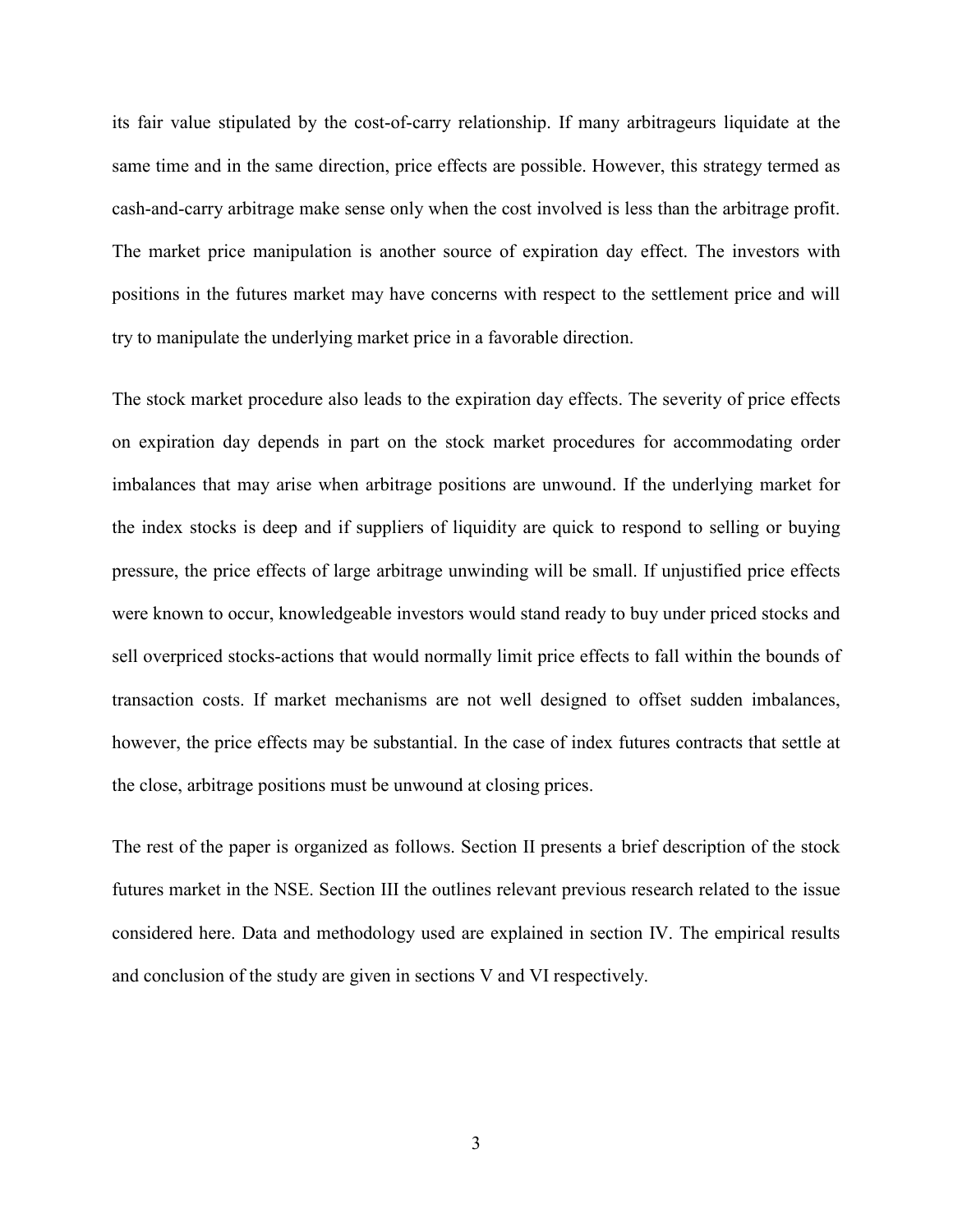#### II. Stock Futures in the NSE

Stock-futures is an agreement between two parties to buy or sell a standardized contract based on an underlying equity for settlement or delivery at a pre-specified future date at a specified price. NSE defines the characteristics of the futures contract such as the underlying security, market lot, and the maturity date of the contract

Futures contracts have a maximum of 3-month trading cycle - the near month (one), the next month (two) and the far month (three). New contracts are introduced on the trading day following the expiry of the near month contracts. Futures contracts expire on the last Thursday of the expiry month. If the last Thursday is a trading holiday, the contracts expire on the previous trading day. The value of the futures contracts on individual securities may not be less than Rs. 2 lakhs at the time of introduction for the first time at any exchange. On the introduction day, the base price will be the theoretical futures price and on subsequent trading days, the base price will be equal to the daily settlement price of futures contracts.

The Futures and Options Trading System provides a fully automated trading environment for screen-based, floor-less trading on a nationwide basis and an online monitoring and surveillance mechanism. The system supports an order driven market and provides complete transparency of trading operations. National Securities Clearing Corporation Limited (NSCCL) is the clearing and settlement agency for all deals executed on the Derivatives (Futures & Options) segment. NSCCL acts as legal counter-party to all deals on NSE's F&O segment and guarantees settlement. A Clearing Member (CM) of NSCCL has the responsibility of clearing and settlement of all deals executed by Trading Members (TM) on NSE, who clear and settle such deals through them.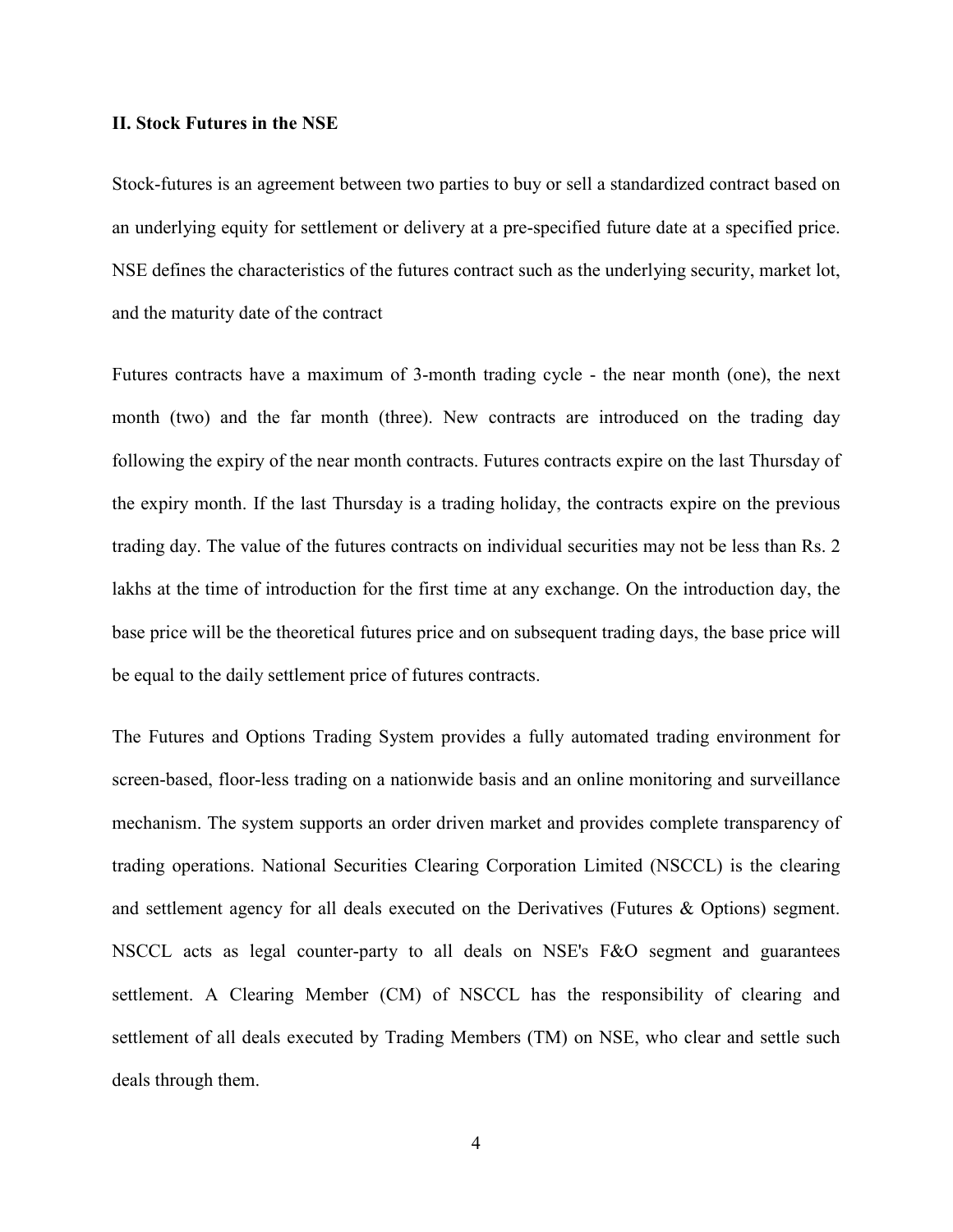Stock futures market in the NSE has witnessed tremendous growth since its inception. F shows the number of contracts traded in the stock future market over the years. As of now, stock shows the number of contracts traded in the stock future market over the years. As of now, stock<br>futures trading accounts for more than 60% of the total trading activity in the derivative segment of the NSE.



#### III. Previous Studies

Most of the previous studies on expiration effects of derivatives upon the underlying stocks are Most of the previous studies on expiration effects of derivatives upon the underlying stocks are<br>related to the index derivatives or stock options. Regarding the price effect of option expiration, Klemkosky (1978), Officer and Trennepohl (1981), Bhattacharya (1987), Pope and Yadav (1992) found a negative effect of option expiration on the returns of the underlying security. Cinar and Vu (1987) in their study of six underlying stocks found significant positive return for one stock during the expiration week and significant negative return for another stock and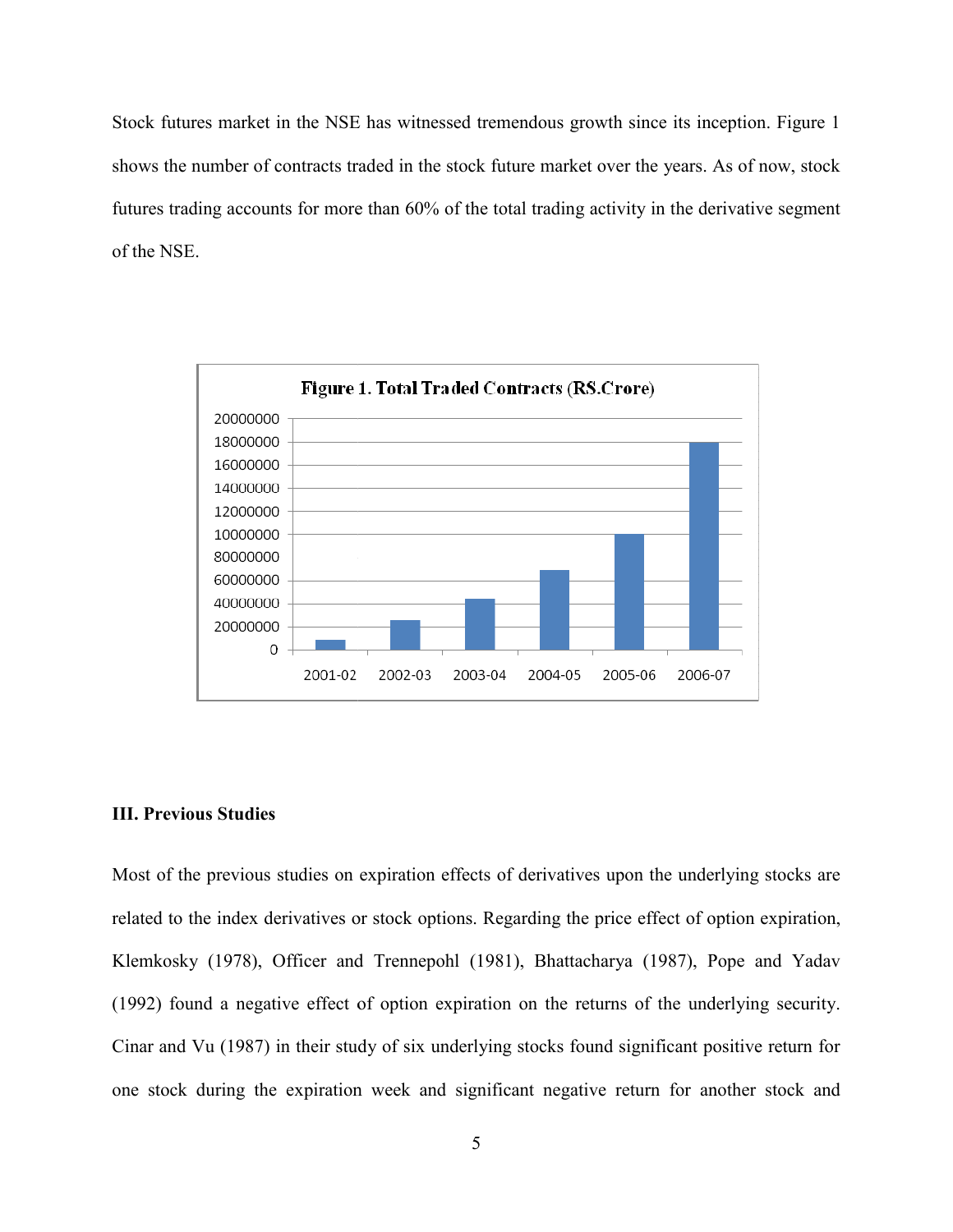insignificant for all other four stocks. Day and Lewis (1988) and Chamberlain et al (1989) found significant differences in mean return at expiration of index futures and options in Canada and the US respectively.

Stoll and Whaley (1986, 1987, 1990, 1991), Feinstein and Goetzmann (1988), Herbst and Maberly (1990), Hancock (1993), and Chen and Williams (1994) in their studies on the expiration day effects of the US index derivatives, and Karolyi's (1996) investigation of the expiration day effect of Nikkei 225 futures contracts, noted that all index derivatives expiration have resulted in the abnormal trading in the underlying market and price effect is negligible. Schlag (1996) reported significant increase in trading volume for both index futures and options expirations in Germany. The expiration day effect of the Sydney Futures Exchange's All Ordianries Share Price Index (SPI) was examined by Stoll and Whaley (1997). The results of their study indicated that, while some expiration day volume effects were evident, there was no evidence of a systematic price effect. The absence of even small abnormal price effect is inconsistent with the evidence reported for the US and Japan, where small, economically insignificant price effects were observed

Some recent studies by Corredor et al (2001) on Spanish market and Kan (2001) on Hong Kong market found no expiration effect on the return process and trading activity of underlying stocks. The study of introduction and expiration day effects of warrants in Hong Kong by Chen and Wu (2001) documented positive and permanent price effect upon introduction of equity warrants. The expiration of warrants had resulted in a positive price effect and a negative price effect after expiration day for in-the-money equity warrants, and a negative price effect prior to expiration for out-of-money warrants. Chow et al (2003) found that both the price effect and volatility on the underlying stock market were negative, but no evidence of any abnormal trading volume on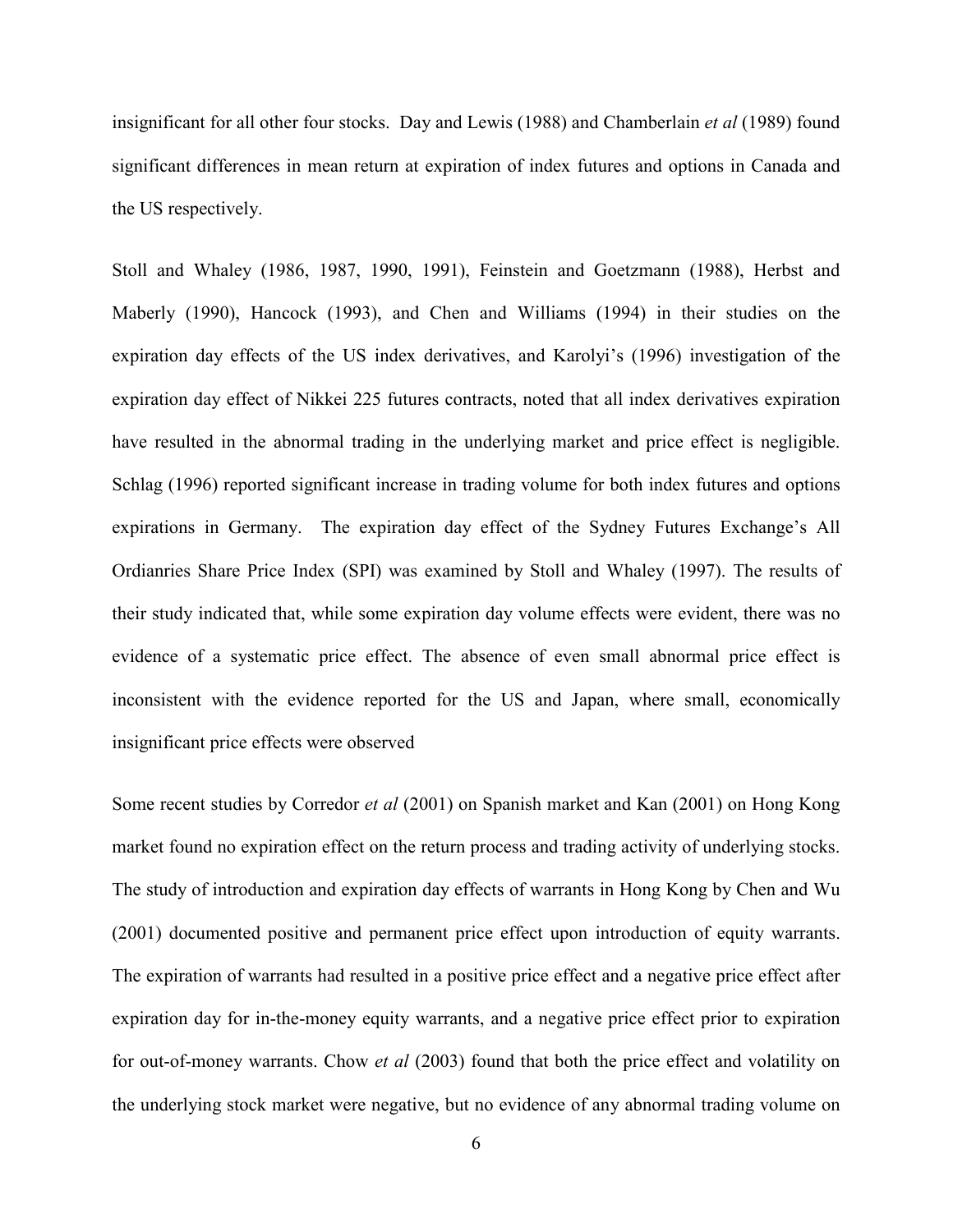the expiration day, or any price reversal after the expiration Hang Seng Index (HIS) derivatives. Vipul (2005) found significant increase in the trading volume in Indian Market.

Ni et al (2005) based on a study of the US market concluded that option expiration is associated with stock price clustering. Chung and Hseu (2008) examined the expiration day effects of the Taiwan futures Exchange Index (TX) and Singapore Morgan Stanly Capital International Taiwan stock index (MSCI-TW) on the Taiwan stock market using high-frequency data. Their evidence showed that there were no expiration day effects on the TX through out the whole study period; at the same time, significant expiration day effects were noted on the MSCI-TW futures.

Thus, it becomes clear from the above review that there is no unanimity on the expiration effect of derivatives. However, most of the studies have reported a price effect, either positive or negative, around the expiration days or weeks.

#### IV. Data and Methodology

#### IV.1 Data

This study is based on 42 sample stocks traded in the NSE which are selected based on the following criteria: (a) Stock should be of highest market capitalization. To fulfill this criterion, CNX-Nifty constituent stocks are considered, (b) Data should be available for the study period. Thus, out of 50 constituent stocks of CNX-Nifty, 42 stocks qualify both of these criteria. The list of sample stocks is given in appendix. These stocks represent diverse sectors of the economy. The data set consists of daily closing prices and daily trading volume. In order to calculate market return, daily closing values of CNX-Nifty are used. The data are collected from the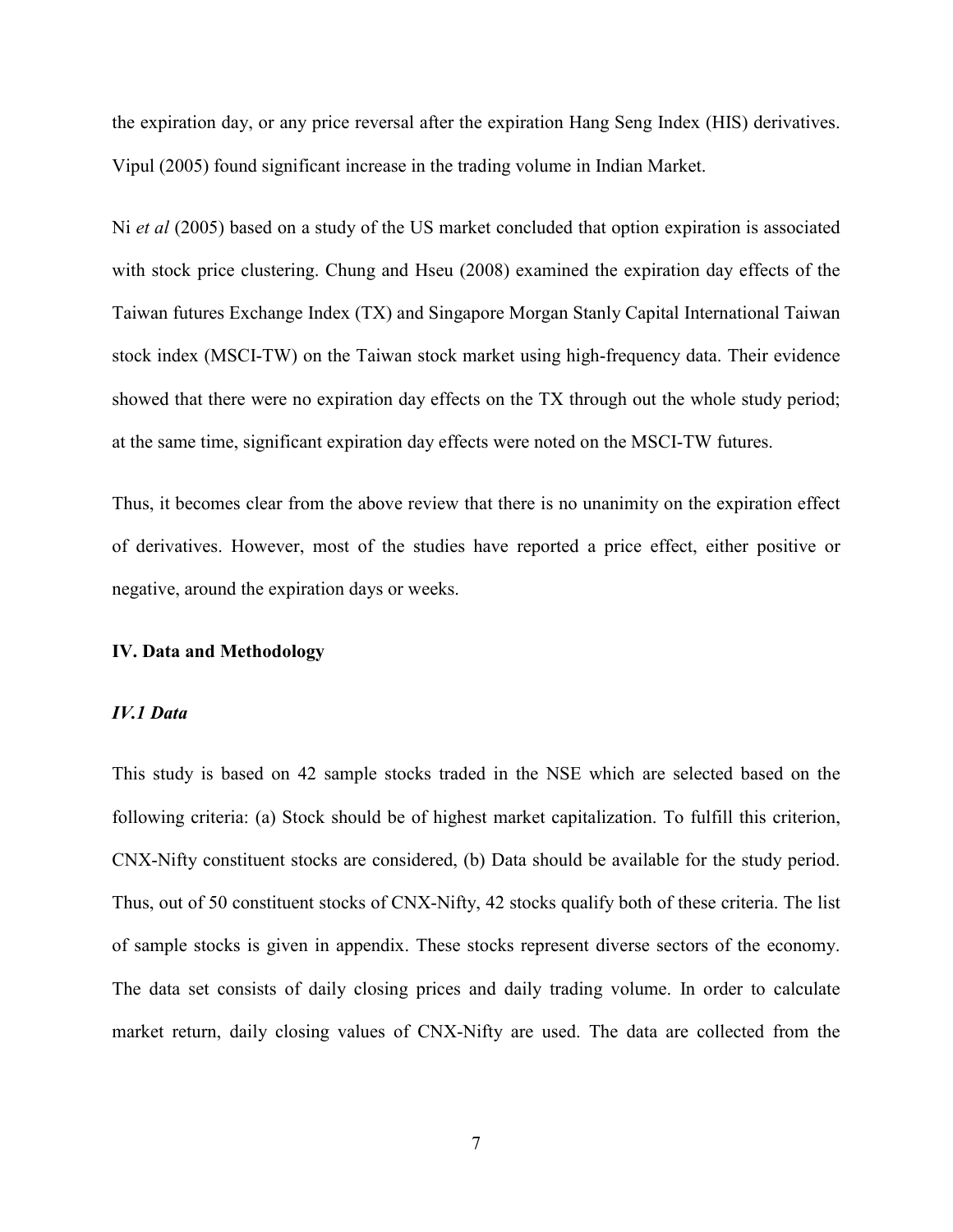official website of NSE (www.nseindia.com). The date of expiration of futures contracts is identified from the data collected from the same website.

#### IV.2 Methodology

In order to examine the impact of stock futures expiration on the underlying market, an event study methodology is employed. The event of interest in this study is formally defined as the expiration of stock futures contracts. In this study, we have considered only the expiration of near-month contracts as the trading of both middle-month and far-month contracts are not as active as that of near-month contracts in the NSE. Since stock futures expiration takes place on the last Thursday of every month right from its inception, only a particular expiration day, i.e., last Thursday of December 2007, is considered in a random manner. An event window of 15 days, i.e., seven days each just before and after the day of event (denoted as  $t = 0$ ) is considered. For the calculation of expected or normal return, an estimation window of 200 days prior to the event window is identified. When an estimation window of 200 days is identified, all weeks in which other expiring days falls is excluded so as to control for the effect of other expiration days on the estimated coefficients.

The actual return on each sample stock during both event window and estimation window is found as follows:

$$
r_{i,t} = (p_{i,t} - p_{i,t-1})/p_{i,t-1} \qquad \dots (1)
$$

Where

 $r_{i,t}$  = Return on stock i in the period t  $p_{i,t}$  = Price of security i in the period t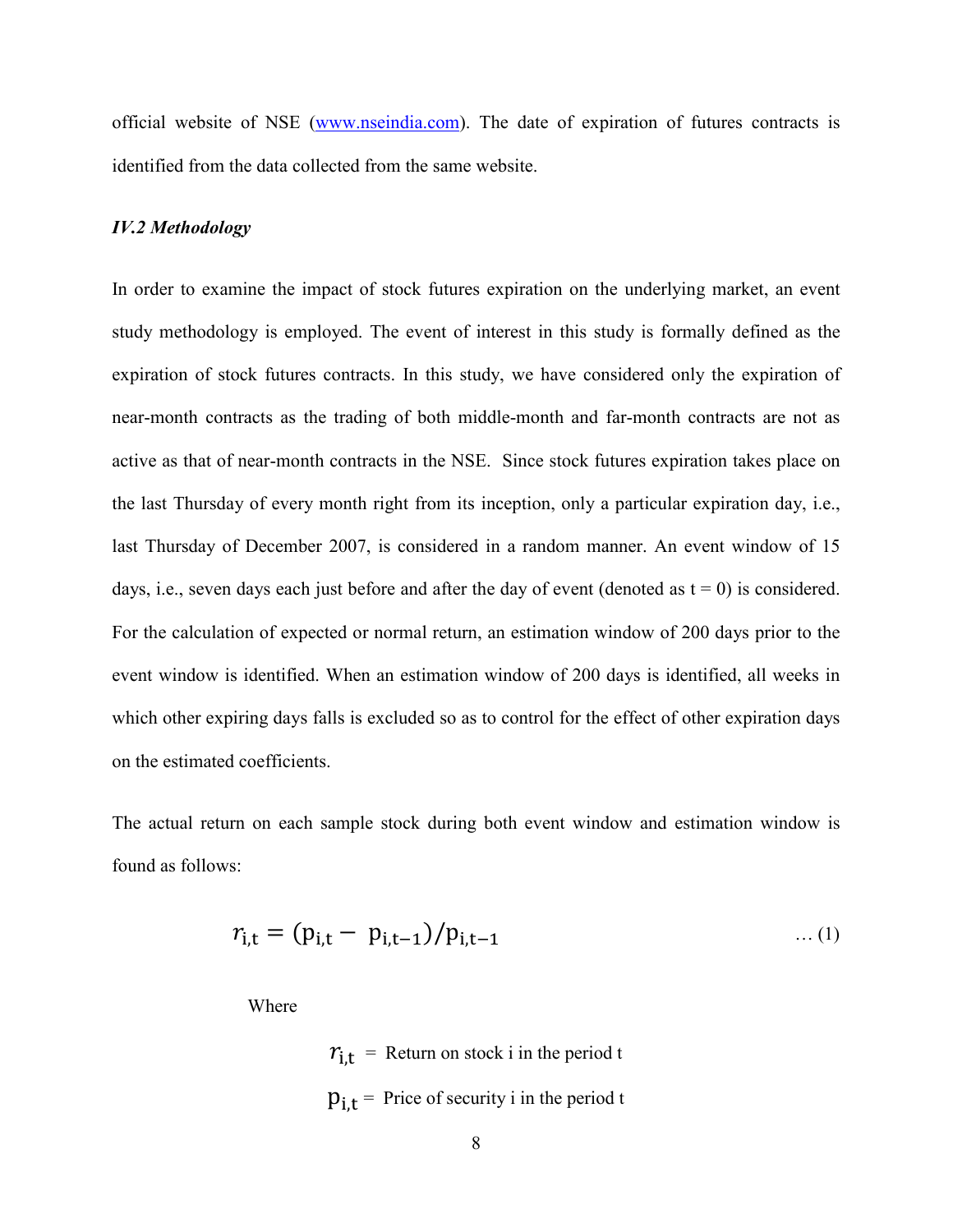$p_{i,t-1}$  = Price of security i in the period t-1

The actual market return on CNX-Nifty is found in the similar manner as follows:

$$
r_{m,t} = (I_t - I_{t-1})/I_{t-1} \tag{2}
$$

Where

 $r_{\rm i}$  $r_{m,t}$  = Market return in the period t  $I_t$  = Index value in the period t  $I_{t-1}$  Index value in the period t-1

The following linear market model for stock  $i$  is estimated from the estimation window:

$$
r_{i,t} = \alpha_i + \beta_i r_{m,t} + u_{i,t} \qquad \qquad \dots (3)
$$

Where

 $r_{i,t}$  = Return on stock i on day t  $\alpha_i$  = Intercept  $\beta_i$  $\beta_i$  = Beta of the stock i  $r_{m,t}$  Market return of CNX-Nifty on day t  $u_{i,t}$  = Residual error term which is assumed to satisfy the usual assumptions of linear regression model.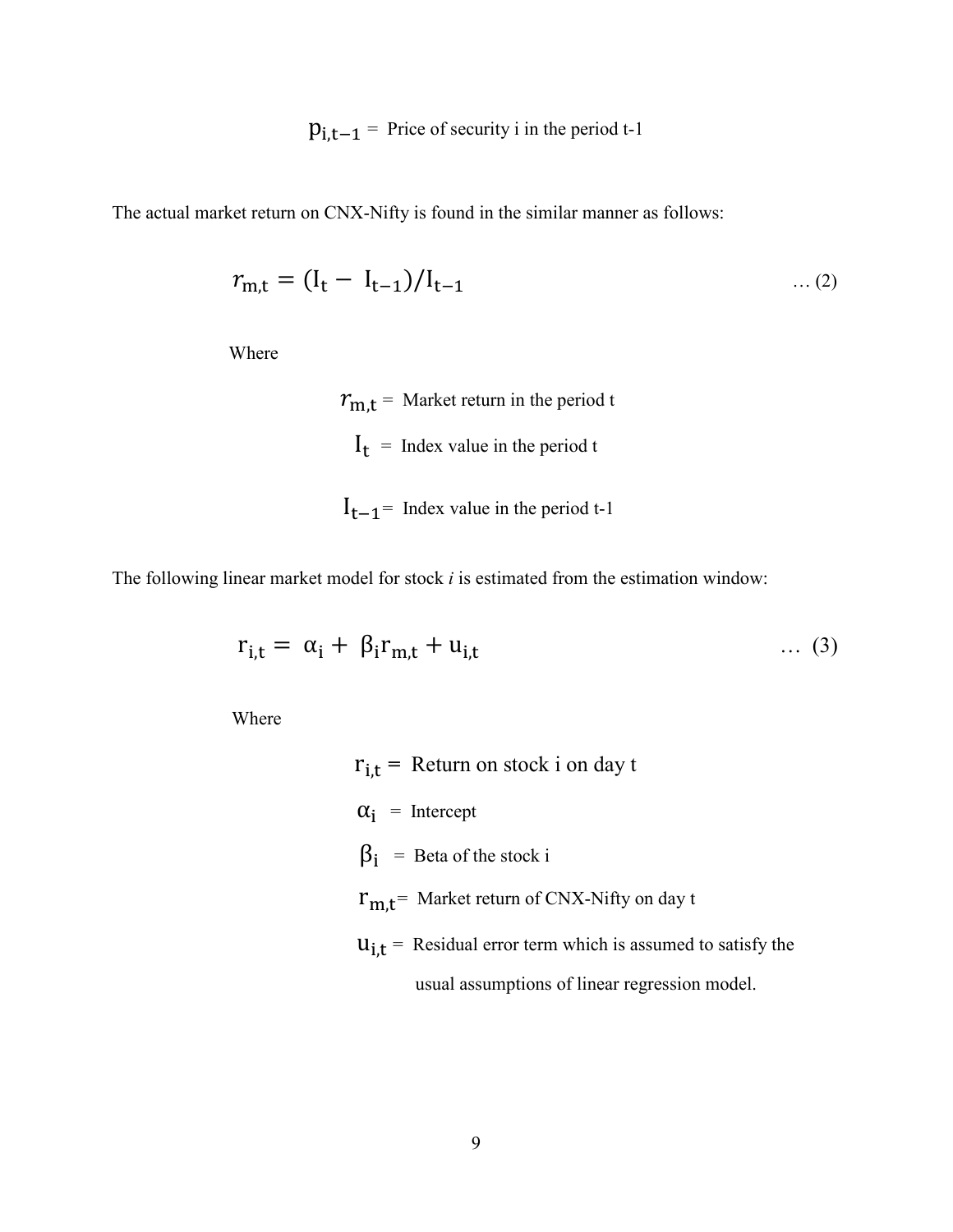Then, the estimated coefficients of the market model,  $\alpha_i$  and  $\beta_i$ , are used to find the expected return during the event window. The abnormal return (AR), if any, during the event window is defined as the difference between actual return and expected return which is given by:

$$
AR_{i,t} = r_{i,t} - \widehat{\alpha}_i - \widehat{\beta}_i r_{m,t} \qquad \qquad \dots (4)
$$

Next, the average abnormal return on day't'  $(AAR_t)$  for a portfolio of forty two stocks is calculated as shown below:

$$
AAR_t = \frac{1}{N} \sum_{i=1}^{N} AR_{i,t} \tag{5}
$$

where 'N' is the number of sample securities.

The t-statsic for the  $AAR_t$  is calculated cross-sectionally as given below:

$$
t = \frac{AAR_t}{S_P} \qquad \qquad \dots (6)
$$

where  $S_P$  is standard deviation of sample stocks. It is calculated as follows:

 $\overline{\mathbf{k}}$ ,

$$
S_{\rm P} = \sqrt{\frac{\sum_{i=1}^N S_i^2}{N}} \qquad \qquad \dots (7)
$$

where  $S_i = \sqrt{\frac{\sum_{t=1}^{k} (AR_{i,t} - \mu_i)^2}{k}}$ 

$$
t = 1, \ldots k
$$
 is the length of estimation window and  $\mu_t$  is the mean abnormal return of stock i.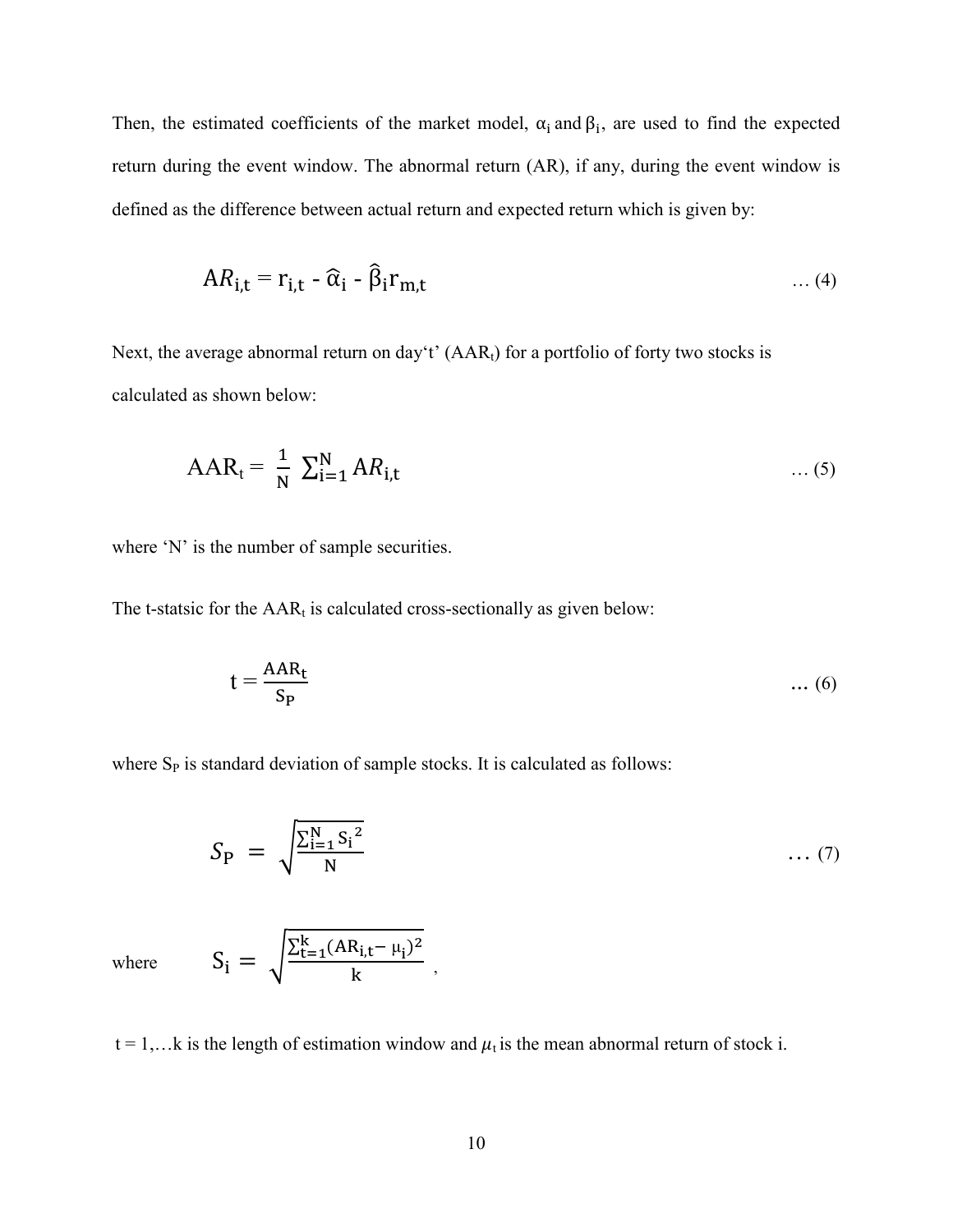The cumulative abnormal return  $(CAR_k)$  over 'k' days during event window is calculated as:

$$
CAR_k = \sum_{t=1}^k AAR_t \qquad \qquad \dots (8)
$$

It is well documented in the literature that abnormal return would be associated with changes in the trading volume also. For example, Cambell *et al* (1993) concluded that the first-order daily return autocorrelation tends to decline with volume. Therefore, this study further examines whether the abnormal return resulted in connection with stock futures expiration is associated with any volume effect of underlying stocks. Following Michaely et al (1995) and Chen and Wu (2001), stock traded on each day expressed as a ratio of all stocks outstanding is taken as a proxy for the daily trading volume. Event analysis method is employed to study the volume effect of expiration of stock futures contracts. The same estimation and event windows used for the analysis of price effect are used here. Here also, trading volume of other expiration days which occurs during these 200 days of estimation window is being excluded so as to control for their effect on the normal volume. The average trading volume of a stock during the estimation window is termed as normal volume.

The daily volume of stock i on day t is calculated as follows:

$$
V_{i,t} = \frac{i \text{ th share traded at time t}}{\text{Total shares outstanding}} \qquad \qquad \dots (9)
$$

where t represents the estimation period.

The normal mean volume over estimation period is calculated as:

$$
\overline{V}_{i} = \frac{\sum_{t=1}^{N} V_{i,t}}{200}, \qquad N = 1, 2... 200 \qquad ...(10)
$$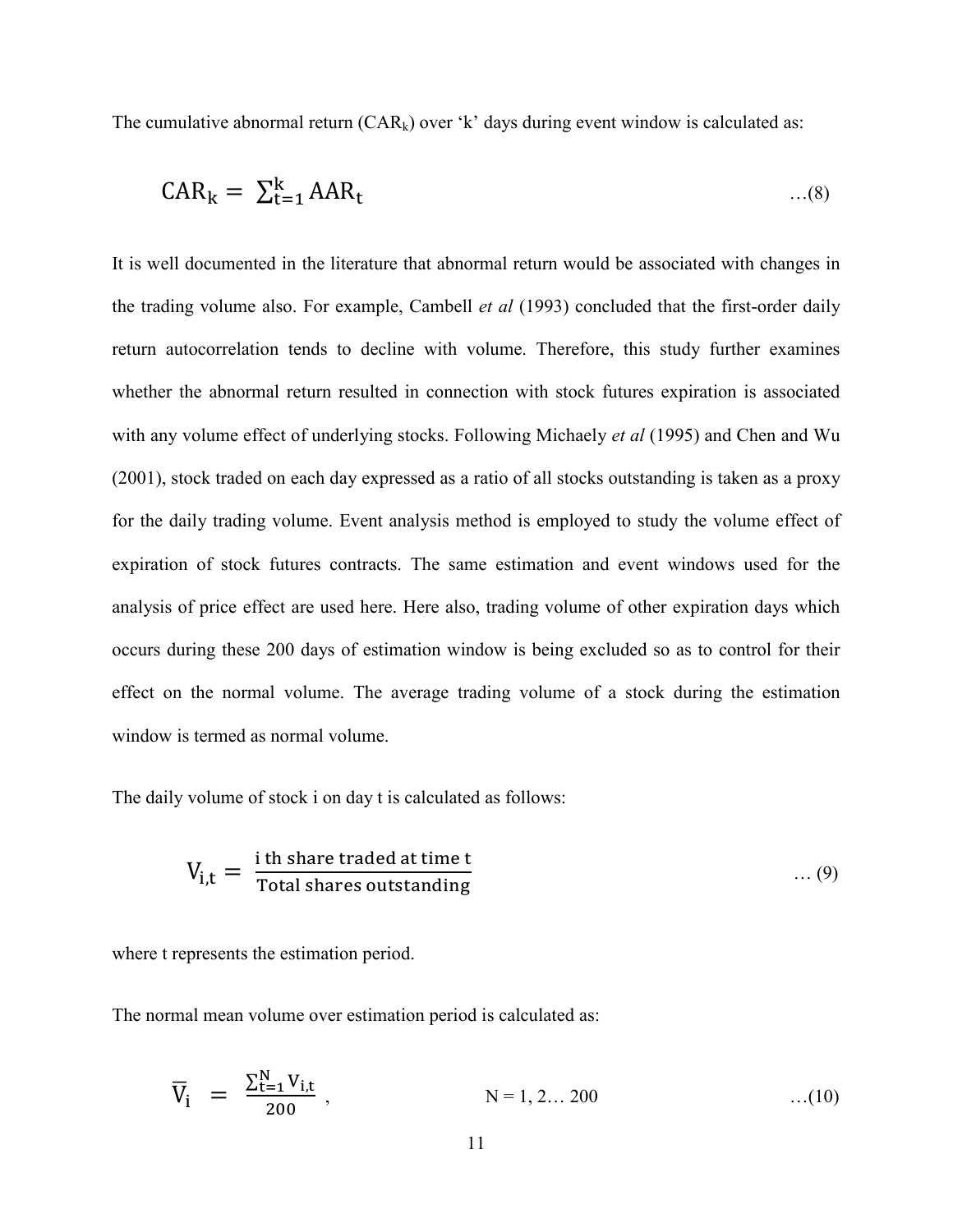The mean volume for a portfolio of N stocks is calculated as:

$$
V_i = \frac{1}{N} \sum_{i=1}^{N} \frac{V_{i,t}}{\overline{V}_i} \qquad \qquad \dots (11)
$$

where t represents the estimation window.

The abnormal volume (%) for day t and corresponding standard deviation are expressed as follows:

$$
AV_t = V_t - 1, \qquad t = -10, -9, \dots + 10 \qquad \dots (12)
$$

$$
SD_{t} = \frac{1}{200} \sum_{t=1}^{N} (AV_{t} - \overline{AV})^{2} \qquad \qquad \dots (13)
$$

where N represents estimation window and;

$$
\overline{\text{AV}} = \frac{1}{200} \sum_{t=1}^{N} \text{AV}_t \tag{14}
$$

#### V. Empirical Analysis:

The empirical results of price effect of stock futures expiration on the underlying stocks is given in table 1. The average abnormal returns during the week before the expiration day are found to be statistically significant for six days. The interesting aspect of this result is that abnormal returns turn positive as the expiration day approaches. Even though the abnormal returns are negative and highly significant during the period -8 to -6, it appears to be positive during the period -4 to -1 (abnormal return on day -3 is not statistically significant). The mean abnormal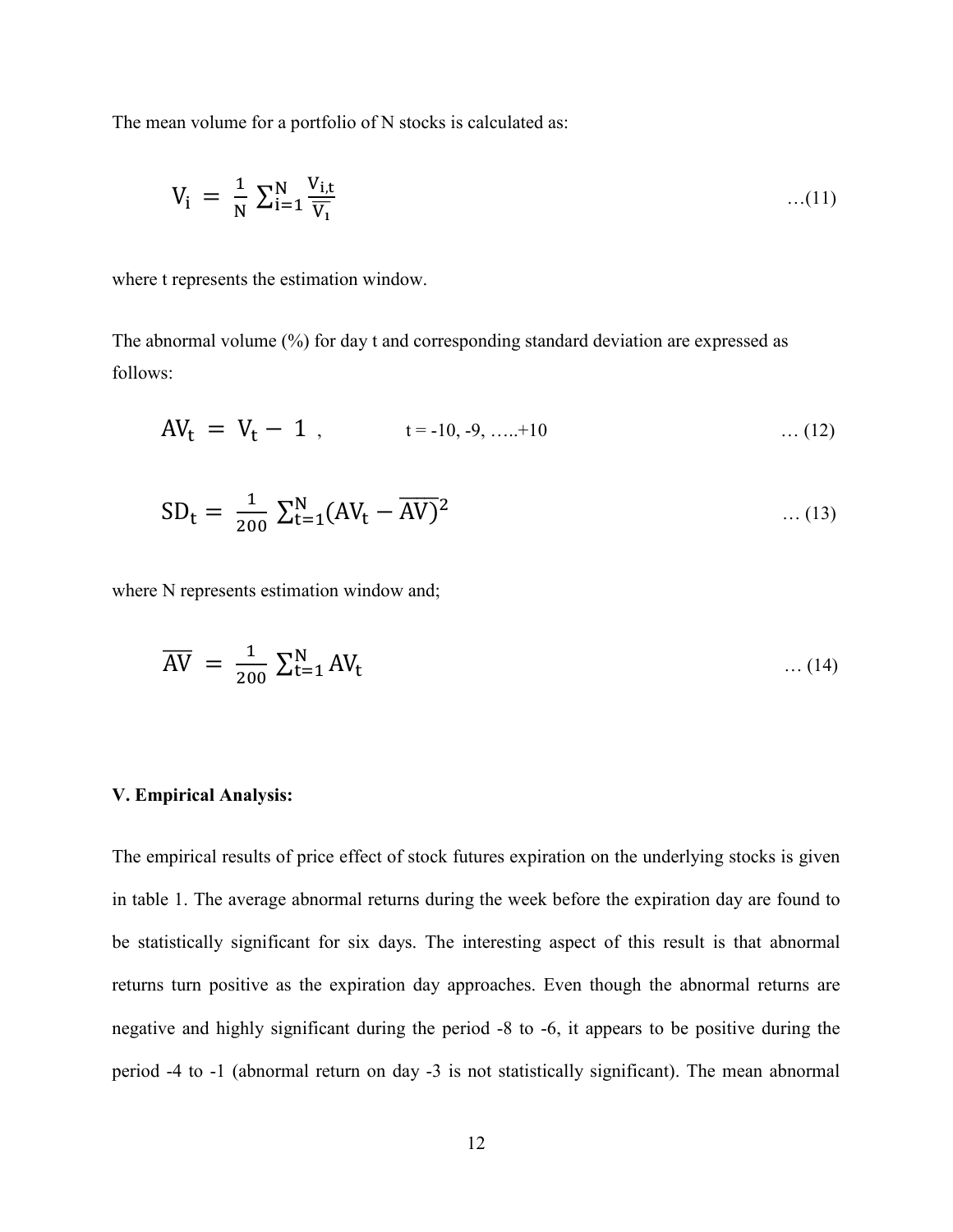return on day -1 and -2 are 0.04 % and 0.03 % respectively. However, the results do not show any price distortions on the event day. This price effect of expiration can be due to the cash settlement mechanism of futures contracts which facilitate the unwinding of arbitrage positions causing price distortions and also position adjustments by the market makers. Thus, the results reject the null-hypothesis that futures expiration did not affect the price of underlying stocks. Moreover, the finding of positive abnormal return of economically significant size erodes the validity of informational efficiency of financial markets.

The plot of cumulative aggregate return (CAR) in figure 2 also corroborates the earlier finding. It is quite evident that cumulated returns have declined dramatically from day -9 to -5 and started to move upward from there onwards. The decline in return over the week leading to the expiration day can be, given the uncertainty in the market, due to unwinding of the already established positions in the spot market. Then the arbitrage opportunities available as the expiration approaches might have pressured the price up.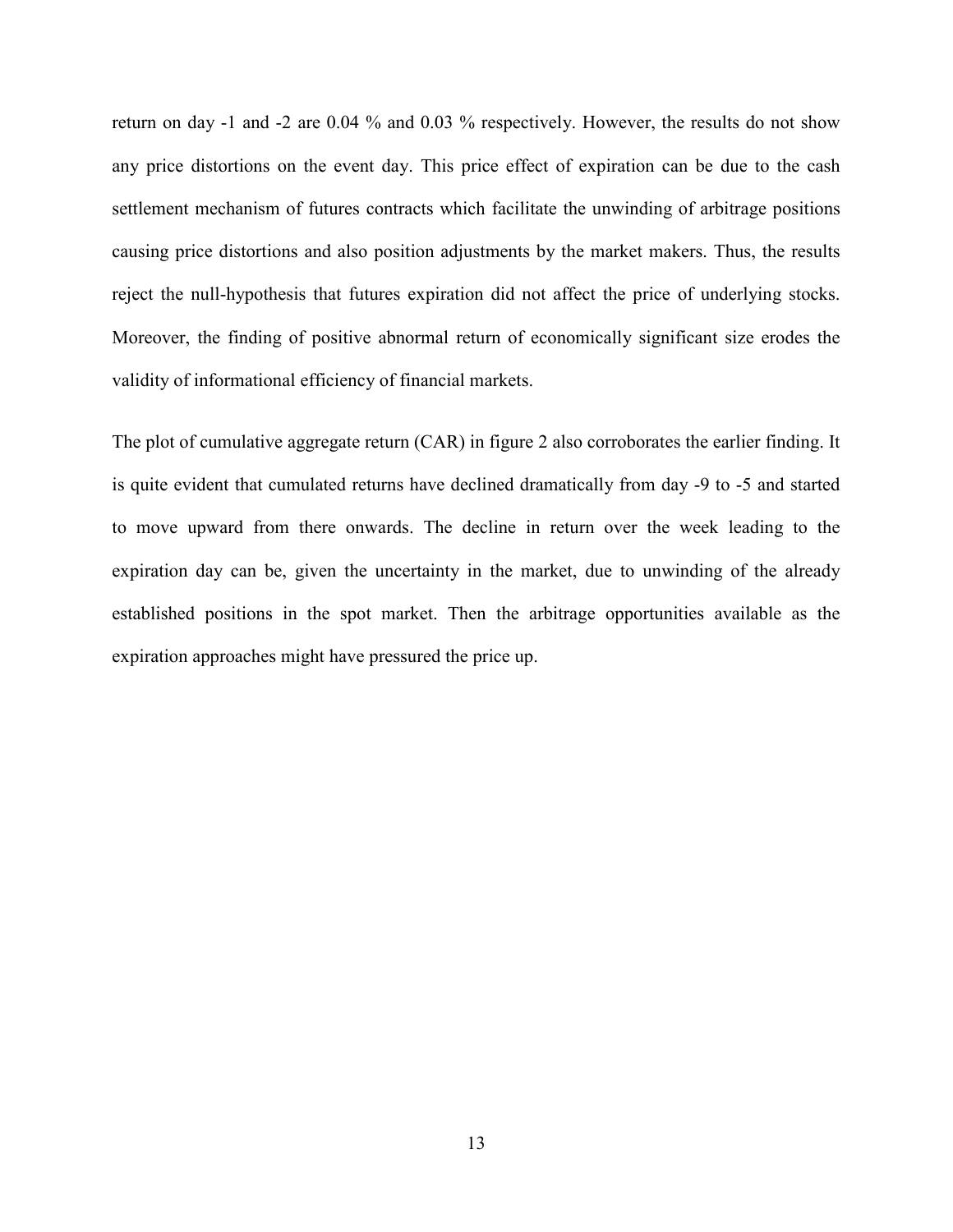| <b>Event Window</b>             | <b>AAR</b>     | t-statistic | <b>CAR</b> |  |
|---------------------------------|----------------|-------------|------------|--|
| $-10$                           | 0.000551076    | 0.027554    | 0.000551   |  |
| $-9$                            | 0.000860059    | 0.043003    | 0.001411   |  |
| $-8$                            | $-0.042299844$ | $-2.1149**$ | $-0.04089$ |  |
| $-7$                            | $-0.040117117$ | $-2.0058**$ | $-0.08101$ |  |
| $-6$                            | $-0.05055003$  | $-2.527**$  | $-0.13156$ |  |
| $-5$                            | $-0.003117025$ | $-0.15585$  | $-0.13467$ |  |
| $-4$                            | 0.031240691    | 1.56203*    | $-0.10343$ |  |
| $-3$                            | 0.025757617    | 1.287881    | $-0.07767$ |  |
| $-2$                            | 0.035618753    | 1.78093*    | $-0.04206$ |  |
| $-1$                            | 0.047859099    | 2.39295**   | 0.005803   |  |
| $\boldsymbol{0}$                | $-0.003205812$ | $-0.16029$  | 0.002597   |  |
| $+1$                            | $-0.00145859$  | $-0.07293$  | 0.001139   |  |
| $+2$                            | 0.010564932    | 0.528247    | 0.011704   |  |
| $+3$                            | $-0.005532365$ | $-0.27662$  | 0.006171   |  |
| $+4$                            | $-0.001312098$ | $-0.0656$   | 0.004859   |  |
| $+5$                            | 0.009242057    | 0.462103    | 0.014101   |  |
| $+6$                            | 0.027631582    | 1.381579    | 0.041733   |  |
| $+7$                            | $-0.010091547$ | $-0.50458$  | 0.031641   |  |
| $+8$                            | 0.029151952    | 1.457598    | 0.060793   |  |
| $+9$                            | 0.005278156    | 0.263908    | 0.066072   |  |
| $+10$                           | 0.022992756    | 1.149638    | 0.089064   |  |
| ** Significance at the 1% level |                |             |            |  |
| * Significance at the 5% level. |                |             |            |  |

Table 1 Table 1. Price Effect of Futures Expiration

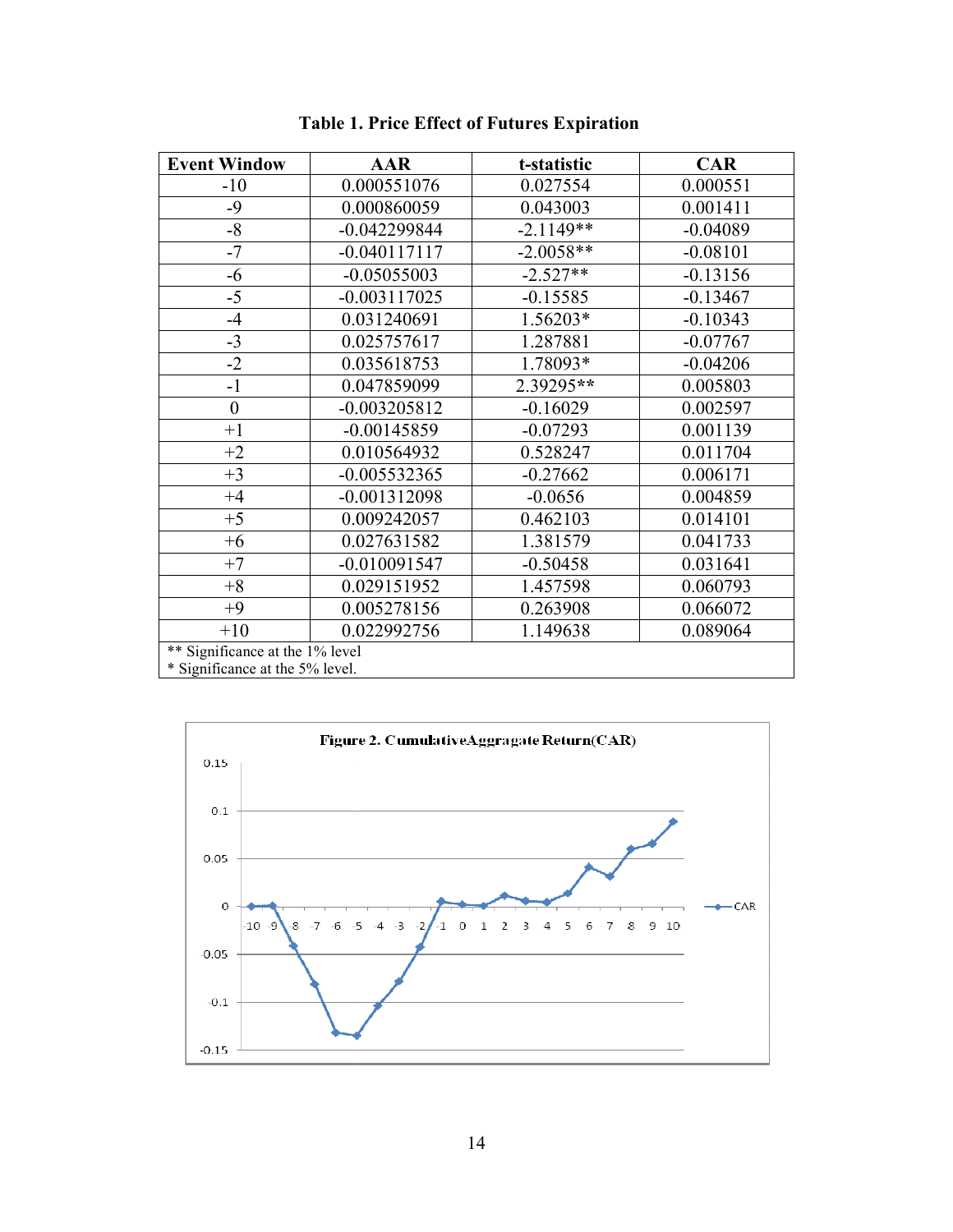The results of volume effect of stock futures expiration is given in table 2. The results show that there is a positive abnormal volume during some of the days leading to the expiration of futures contracts. The values of abnormal volume are found to be statistically significant on days -5, -2, - 1, 0 and +2 at both 5 and 10 percent levels. Thus, the results are consistent with the finding of Chen and Wu (2001) for Hong Kong derivative equity warrents.

| <b>Event Window</b>                   | $AV(\%$    | t-statistic |  |
|---------------------------------------|------------|-------------|--|
| $-10$                                 | 0.528494   | 0.60821     |  |
| $-9$                                  | 0.678471   | 0.780815    |  |
| $-8$                                  | 0.327625   | 0.37704     |  |
| $-7$                                  | 0.201833   | 0.23227     |  |
| $-6$                                  | 0.263684   | 0.30345     |  |
| $-5$                                  | 0.357442   | 4.113604**  |  |
| $-4$                                  | 0.102327   | 1.177629    |  |
| $-3$                                  | $-0.06606$ | $-0.76023$  |  |
| $-2$                                  | 0.337908   | 3.888798**  |  |
| $-1$                                  | 0.142412   | 1.638948*   |  |
| $\boldsymbol{0}$                      | 0.047904   | 12.05977**  |  |
| $+1$                                  | 0.103217   | 1.187865    |  |
| $+2$                                  | 0.208988   | 2.405126**  |  |
| $+3$                                  | $-0.05251$ | $-0.60425$  |  |
| $+4$                                  | 0.623177   | 0.717181    |  |
| $+5$                                  | 0.234623   | 0.10756     |  |
| $+6$                                  | 0.443157   | 0.85525     |  |
| $+7$                                  | 0.095998   | 0.11.462    |  |
| $+8$                                  | 0.185174   | 0.13639     |  |
| $+9$                                  | 0.9385     | 0.10800     |  |
| $+10$                                 | 0.137006   | 0.13085     |  |
| $***$<br>Significance at the 1% level |            |             |  |
| * Significance at the 5% level        |            |             |  |

Table 2. Volume Effcts of Futures Expiration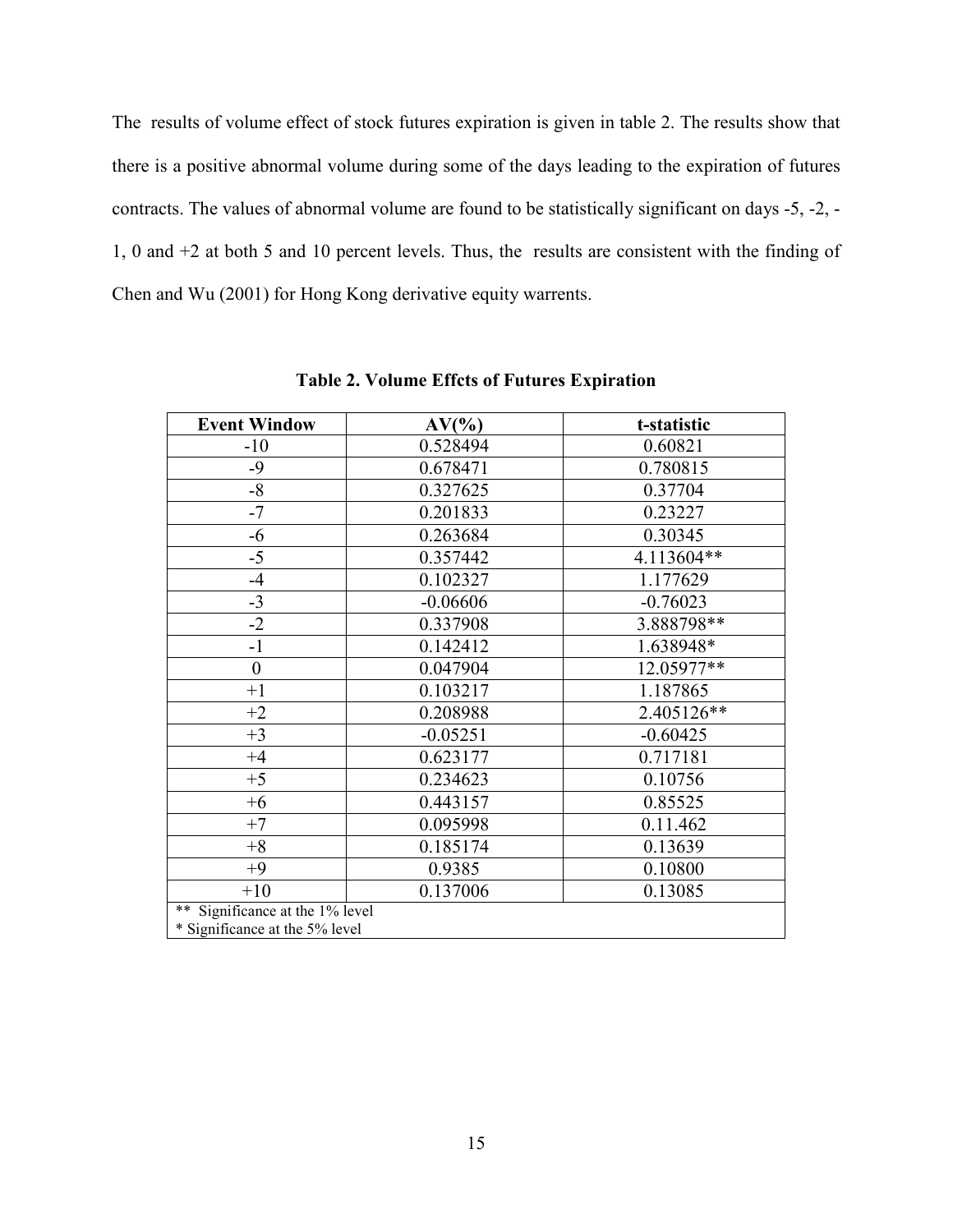#### VI. Conclusion

This study empirically examined the effect of stock futures expiration on both price and volume of underlying stocks in the National Stock Exchange in India. It is shown that futures expiration has resulted in the positive price and volume effects during the days leading to the expiration date. This result is at variance with the findings of studies on US where negative price effect before the expiration day was found. The reported expiration day effects may be due to the unwinding of arbitrage positions in the spot market. While cash settlement feature of stock futures contracts allows futures positions to be self-closed, spot positions must be closed through trades in the spot market. The unwinding of arbitrage positions in an enormous scale in the same direction would stimulate price and volume effects. Further research with high frequenct data would throw more light on the expiration day effects of stock futures, as the electronic trading system in the NSE has imparted much dynamism to the system.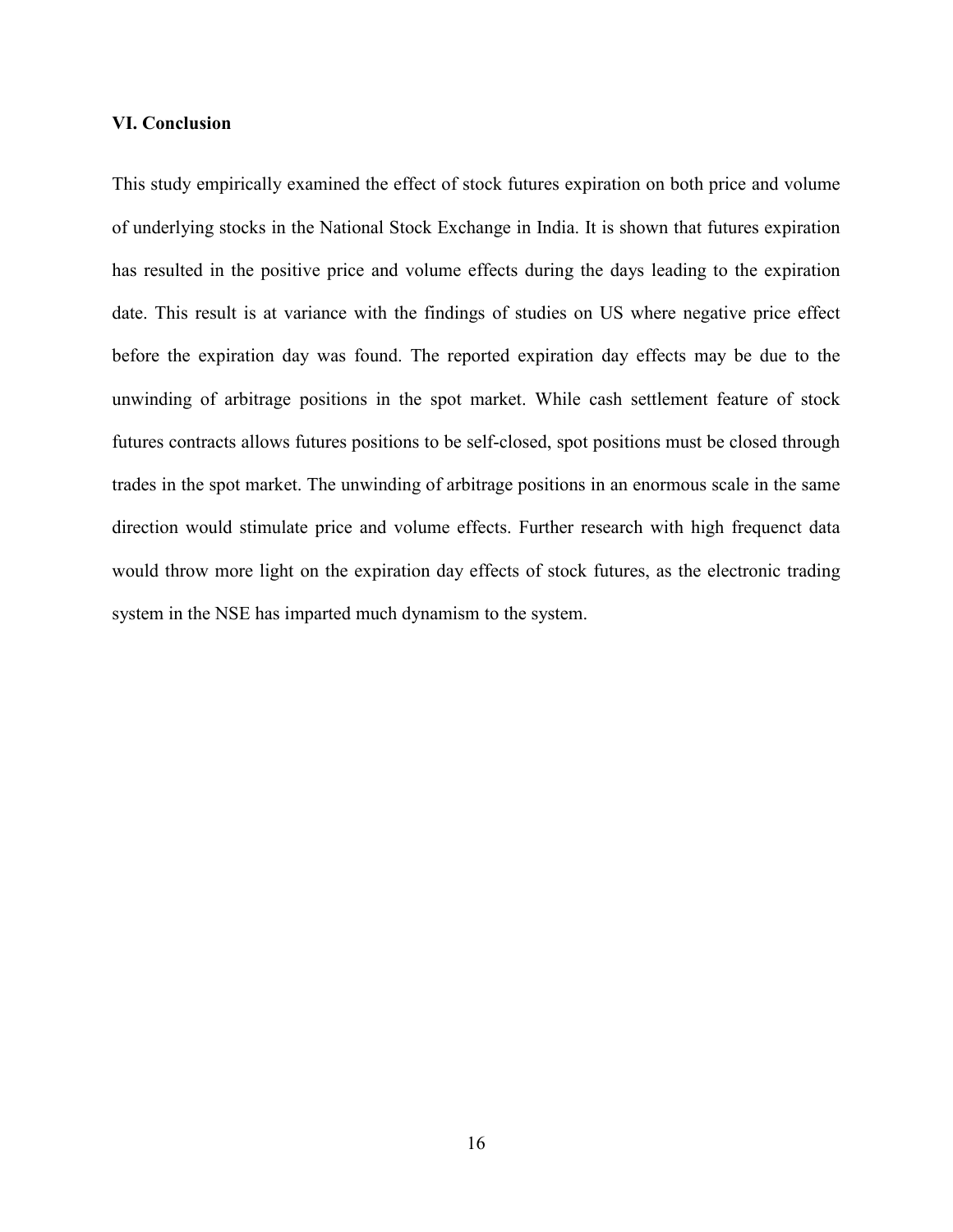## Appendix: List of Sample Stocks

| <b>Company Name</b>                          | <b>NSE Symbol</b>             |
|----------------------------------------------|-------------------------------|
| ABB Ltd.                                     | <b>ABB</b>                    |
| Associated Cement Co. Ltd.                   | <b>ACC</b>                    |
| Ambuja Cements Ltd.                          | <b>AMBUJACEM</b>              |
| Bharti Airtel Ltd.                           | <b>BHARTIARTL</b>             |
| Bharat Heavy Electricals Ltd.                | <b>BHEL</b>                   |
| Bharat Petroleum Corporation Ltd.            | <b>BPCL</b>                   |
| Cipla Ltd.                                   | <b>CIPLA</b>                  |
|                                              | <b>DRREDDY</b>                |
| GAIL (India) Ltd                             | <b>GAIL</b>                   |
| Grasim Industries Ltd.                       | <b>GRASIM</b>                 |
| HCL Technologies Ltd.                        | <b>HCLTECH</b>                |
| Housing Development Finance Corporation Ltd. | <b>HDFC</b>                   |
| HDFC Bank Ltd.                               | <b>HDFCBANK</b>               |
| Hero Honda Motors Ltd.                       | <b>HEROHONDA</b>              |
| <b>ICICI Bank Ltd</b>                        | <b>ICICIBANK</b>              |
| Infosys Technologies Ltd.                    | <b>INFOSYSTCH</b>             |
| <b>ITC</b> Ltd                               | <b>ITC</b>                    |
| Larsen & Toubro Ltd.                         | LT                            |
| Mahindra & Mahindra Ltd.                     | $M\&M$                        |
| Maruti Suzuki India Ltd.                     | <b>MARUTI</b>                 |
| National Aluminium Co. Ltd.                  | <b>NATIONALUM</b>             |
| NTPC Ltd.                                    | <b>NTPC</b>                   |
| Oil & Natural Gas Corp. Ltd.                 | ONGC                          |
| Punjab National Bank                         | <b>PNB</b>                    |
| Ranbaxy Laboratories Ltd.                    | <b>RANBAXY</b>                |
| Reliance Communications Ltd.                 | <b>RCOM</b>                   |
| Reliance Infrastructure Ltd.                 | <b>RELINFRA</b>               |
| Reliance Industries Ltd.                     | <b>RELIANCE</b>               |
| Reliance Petroleum Ltd.                      | <b>RPL</b>                    |
| Steel Authority of India Ltd                 | <b>SAIL</b>                   |
| Satyam Computer Services Ltd.                | <b>SATYAMCOMP</b>             |
| State Bank of India                          | <b>SBIN</b>                   |
| Siemens Ltd.                                 | <b>SIEMENS</b>                |
| Sterlite Industries (I) Ltd.                 | <b>STER</b>                   |
| Sun Pharmaceuticals India Ltd.               | <b>SUNPHARMA</b>              |
| Suzlon Energy Ltd.                           | <b>SUZLON</b>                 |
| Tata Motors Ltd.                             | <b>TATAMOTORS</b>             |
| Tata Power Co. Ltd.                          | <b>TATAPOWER</b>              |
| Tata Steel Ltd.                              | <b>TATASTEEL</b>              |
| Tata Consultancy Services Ltd.               | <b>TCS</b>                    |
| Unitech Ltd.                                 | <b>UNITECH</b>                |
| Wipro Ltd.                                   | <b>WIPRO</b>                  |
|                                              | Dr. Reddy's Laboratories Ltd. |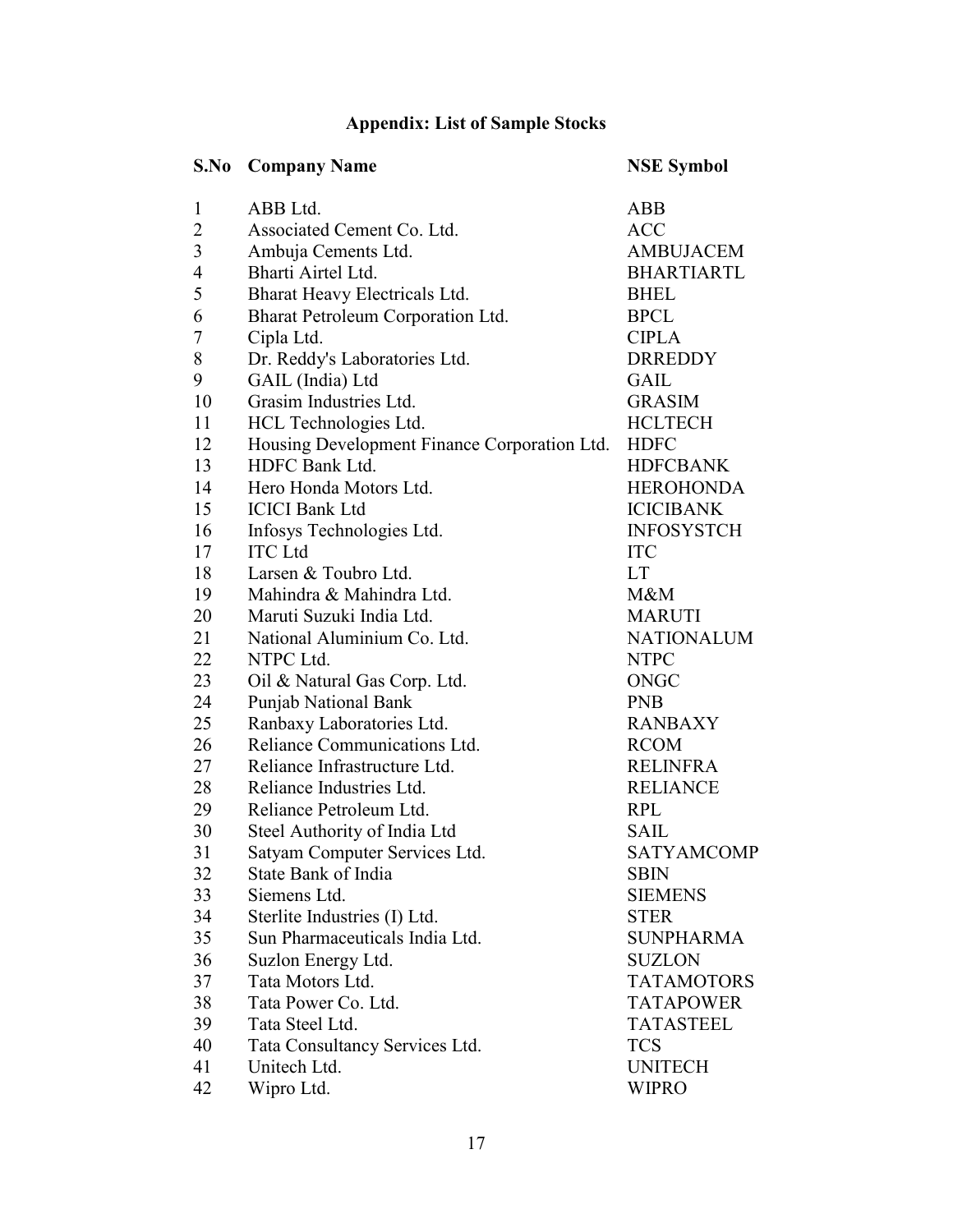### **References**

Bhattacharya, A (1987) Option expiration and treasury bond futures prices, *Journal of Futures* Markets, 7, 49-64

Binder, J. J (1998) The event study mehthodology since 1969, Review of Quantitative Finance and Accounting, 11, 111-137

Campbell, J., Grossman, S., Wang, J (1993) Trading volume and serial correlation in stock returns, Quarterly Journal of Economics, 108, 905-939

Chamberlain, T. W., Cheung, S. C., Kwan, C. C. Y (1989) Expiration day effects of index futures and options: some Canadian evidence, Financial Analysts Journal, 45, 67-71

Chen, K.C., Wu, L (2001) Introduction and expiration effects of derivative equity warrants in Hong Kong, International Review of Financial Analysis, 10, 37-52

Chen, C., Williams, J (1994) Triple-witching hour, the change in expiration timing, and stock market reaction, Journal of Futures Markets, 14, 275–292.

Chow, Y. F., Yung, H. H. M. and Zhang, H (2003) Expiration day effect: The case of Hong Kong, Journal of Futures Markets, 23, 67-86.

Chung, H., Hseu, M, M (2008) Expiration day effects of Taiwan index futures: The case of the Singapore and Taiwan Futures Exchanges, Int. Fint. Markets. Inst. and Money, 18, 207-120

Cinar, E., Vu, J (197) Evidence on the effect of option expirations on stock prices, Financial Analysts Journal , 43, 55-57

Corredor, P., Lech´on, P., Santamar´ıa, R (2001) Option-expiration effects in small markets: The Spanish Stock Exchange, The Journal of Futures Markets, 21, 905–928.

Day, T., Lewis, C (1988) The behaviour of the volatility implicit in the prices of stock index options, Journal of Financial Economics, 22, 103-122

Feinstein, S.P., Goetzmann, W.N(1988) The effect of the ''triple witching hour'' on stock market volatility, Economic Review (September, October), 2–18.

Hancock, G. D. (1993) Whatever happened to the triple witching hour?, *Financial Analysts* Journal, 49, 66–72.

Herbst, A.F., Maberly, E.D (1990) Stock index futures expiration day volatility, and the ''special'' Friday opening: a note, Journal of Futures Markets, 10, 323–325